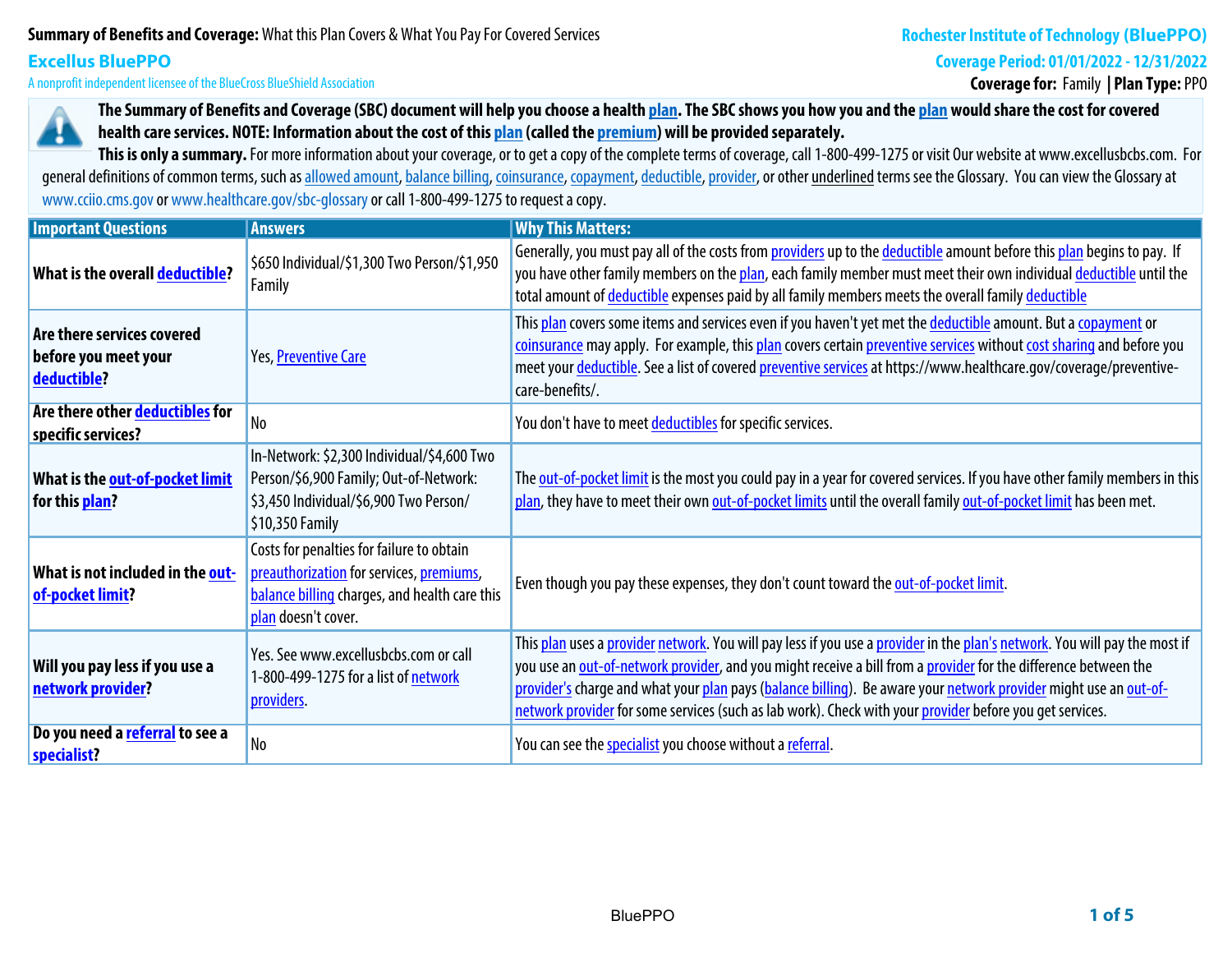**All copayment and coinsurance costs shown in this chart are after your deductible has been met, if a deductible applies.**

|                                                          |                                                     |                                                                                                                                   | <b>What You Will Pay</b>                                                                                                               |                                                                                                                                                                                                      |  |
|----------------------------------------------------------|-----------------------------------------------------|-----------------------------------------------------------------------------------------------------------------------------------|----------------------------------------------------------------------------------------------------------------------------------------|------------------------------------------------------------------------------------------------------------------------------------------------------------------------------------------------------|--|
| <b>Common</b><br><b>Medical Event</b>                    | <b>Services You May Need</b>                        | <b>In-Network Provider</b><br>(You will pay the least)                                                                            | <b>Out-of-Network Provider</b><br>(You will pay the most)                                                                              | <b>Limitations, Exceptions, &amp; Other Important</b><br><b>Information</b>                                                                                                                          |  |
|                                                          | Primary care visit to treat an<br>injury or illness | \$20 Copay/visit<br>Deductible does not apply                                                                                     | 30% Coinsurance<br><b>Deductible applies</b>                                                                                           | None                                                                                                                                                                                                 |  |
| If you visit a health care                               | Specialist visit                                    | \$20 Copay/visit<br>Deductible does not apply                                                                                     | 30% Coinsurance<br>Deductible applies                                                                                                  |                                                                                                                                                                                                      |  |
| provider's office or clinic                              | Preventive care/screening/<br>immunization          | Adult Physical: No Charge<br><b>Adult Immunizations:</b><br>No Charge<br>Well Child Visit: No Charge<br>Deductible does not apply | Adult Physical: 30% Coinsurance<br><b>Adult Immunizations:</b><br>30% Coinsurance<br>Well Child Visit: No Charge<br>Deductible applies | You may have to pay for services that aren't<br>preventive. Ask your provider if the services needed<br>are preventive. Then check what your plan will pay<br>for. 1 Exam per year                   |  |
| If you have a test                                       | Diagnostic test (x-ray, blood work)                 | X-Ray: 20% Coinsurance<br><b>Blood Work: 20% Coinsurance</b><br>Deductible applies                                                | X-Ray: 30% Coinsurance<br>Blood Work: 30% Coinsurance<br>Deductible applies                                                            | None                                                                                                                                                                                                 |  |
|                                                          | Imaging (CT/PET scans, MRIs)                        | 20% Coinsurance<br>Deductible applies                                                                                             | 30% Coinsurance<br>Deductible applies                                                                                                  |                                                                                                                                                                                                      |  |
| If you need drugs to<br>treat your illness or            | Tier 1 (Generic drugs)                              | \$15 copay 30-day Wegmans<br>\$37.50 copay 90-day<br>Wegmans or mail                                                              | \$17 copay 30-day plus any<br>excess charged by pharmacy                                                                               | No 90-day supply at non-Wegmans retail.<br>Higher copays for maintenance medications at                                                                                                              |  |
| condition<br>More information about<br>prescription drug | Tier 2 (Preferred brand drugs)                      | \$35 copay 30-day Wegmans<br>\$87.50 copay 90-day<br>Wegmans or mail                                                              | \$40 copay 30-day plus any<br>excess charged by pharmacy                                                                               | non-Wegmans retail pharmacy after 3 fills.<br>Certain breast cancer risk reducing medications<br>in certain cases, smoking cessation medications<br>for those over age 18 for certain duration at no |  |
| coverage is available at<br>www.OptumRx.com              | Tier 3 (Non-preferred brand drugs)                  | \$50 copay 30-day Wegmans<br>\$125 copay 90-day<br>Wegmans or mail                                                                | \$60 copay 30-day plus any<br>excess charged by pharmacy                                                                               | charge and for women, generic oral<br>contraceptives are covered with a copay of \$0.                                                                                                                |  |
| If you have outpatient                                   | Facility fee (e.g., ambulatory<br>surgery center)   | 20% Coinsurance<br><b>Deductible applies</b>                                                                                      | 30% Coinsurance<br>Deductible applies                                                                                                  | None                                                                                                                                                                                                 |  |
| surgery                                                  | Physician/surgeon fees                              | 20% Coinsurance<br>Deductible applies                                                                                             | 30% Coinsurance<br>Deductible applies                                                                                                  |                                                                                                                                                                                                      |  |
|                                                          | <b>Emergency room care</b>                          | \$75 Copay/visit<br>Deductible does not apply                                                                                     | \$75 Copay/visit<br>Deductible does not apply                                                                                          | None                                                                                                                                                                                                 |  |
| If you need immediate<br>medical attention               | <b>Emergency medical transportation</b>             | \$75 Copay/visit<br>Deductible does not apply                                                                                     | \$75 Copay/visit<br>Deductible does not apply                                                                                          | None                                                                                                                                                                                                 |  |
|                                                          | <b>Urgent care</b>                                  | \$30 Copay/visit<br>Deductible does not apply                                                                                     | 30% Coinsurance<br>Deductible applies                                                                                                  | None                                                                                                                                                                                                 |  |
| If you have a hospital stay                              | Facility fee (e.g., hospital room)                  | 20% Coinsurance<br>Deductible applies                                                                                             | 30% Coinsurance<br>Deductible applies                                                                                                  | None                                                                                                                                                                                                 |  |

\* For more information about limitations and exceptions, see plan or policy document at www.excellusbcbs.com **2 of 5**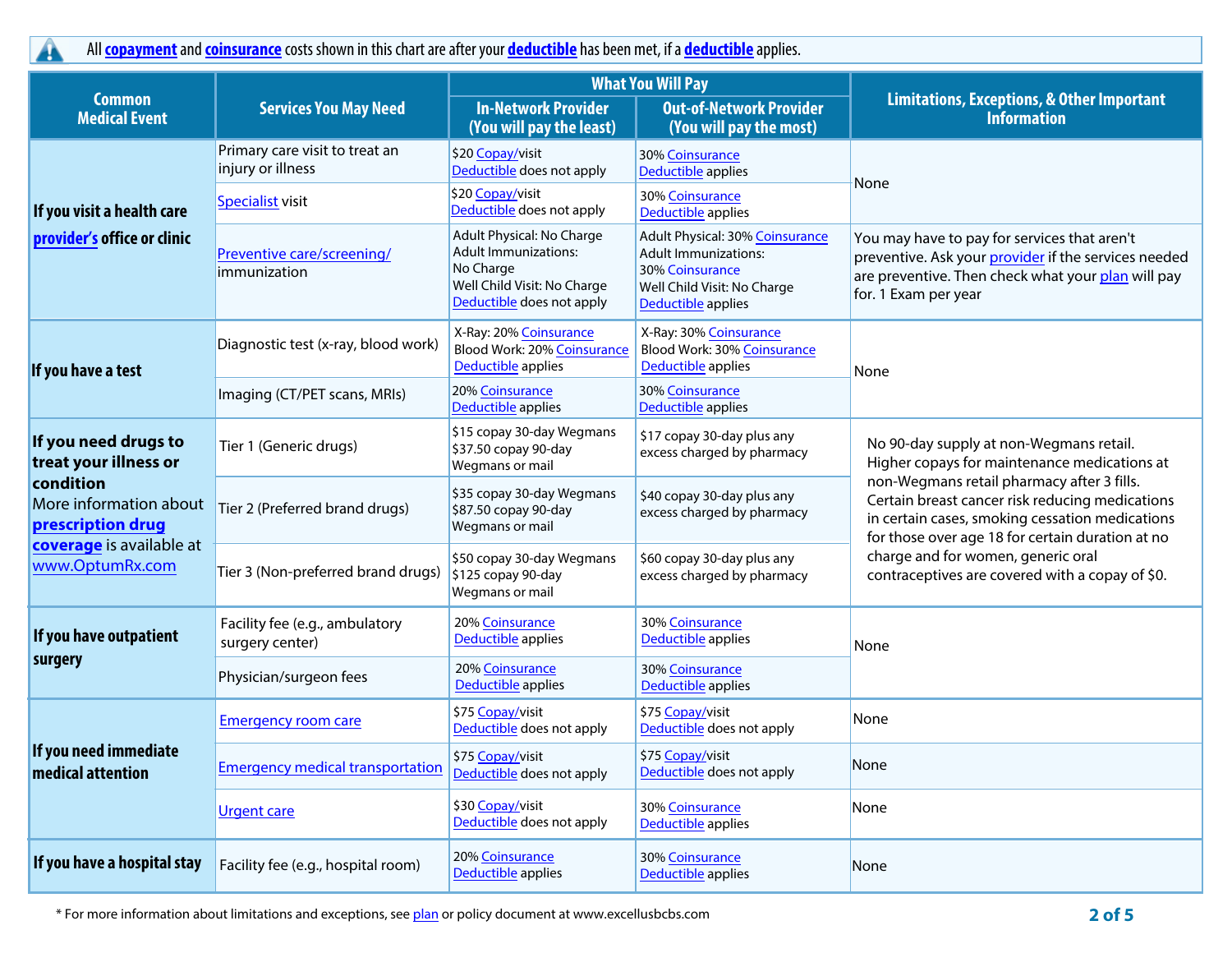|                                                     |                                              |                                                        | <b>What You Will Pay</b>                                  | <b>Limitations, Exceptions, &amp; Other Important</b><br><b>Information</b>                                                                                                                             |  |
|-----------------------------------------------------|----------------------------------------------|--------------------------------------------------------|-----------------------------------------------------------|---------------------------------------------------------------------------------------------------------------------------------------------------------------------------------------------------------|--|
| <b>Common</b><br><b>Medical Event</b>               | <b>Services You May Need</b>                 | <b>In-Network Provider</b><br>(You will pay the least) | <b>Out-of-Network Provider</b><br>(You will pay the most) |                                                                                                                                                                                                         |  |
| If you have a hospital stay                         | Physician/surgeon fees                       | 20% Coinsurance<br>Deductible applies                  | 30% Coinsurance<br>Deductible applies                     | None                                                                                                                                                                                                    |  |
| If you need mental health,<br>behavioral health, or | <b>Outpatient services</b>                   | \$20 Copay/visit<br>Deductible does not apply          | 30% Coinsurance<br><b>Deductible applies</b>              | Preauthorization Required. If you don't get a<br>preauthorization, benefits will be reduced by 50% of<br>Coinsurance up to \$500. However, Preauthorization<br>is Not Required for Emergency Admissions |  |
| substance abuse services                            | Inpatient services                           | 20% Coinsurance<br>Deductible applies                  | 30% Coinsurance<br>Deductible applies                     | None                                                                                                                                                                                                    |  |
|                                                     | Office visits                                | No Charge                                              | 30% Coinsurance<br>Deductible applies                     | Cost sharing does not apply for preventive services.                                                                                                                                                    |  |
| If you are pregnant                                 | Childbirth/delivery<br>professional services | 20% Coinsurance<br>Deductible applies                  | 30% Coinsurance<br>Deductible applies                     | Maternity care may include tests and services<br>described elsewhere in the SBC (i.e. ultrasound.).<br>Depending on the type of services, a copayment,<br>coinsurance, or deductible may apply.         |  |
|                                                     | Childbirth/delivery facility services        | 20% Coinsurance<br>Deductible applies                  | 30% Coinsurance<br>Deductible applies                     | None                                                                                                                                                                                                    |  |
|                                                     | Home health care                             | 20% Coinsurance<br>Deductible applies                  | 25% Coinsurance<br>Deductible applies                     | Deductible is limited to \$50                                                                                                                                                                           |  |
| If you need help recovering                         | <b>Rehabilitation services</b>               | 20% Coinsurance<br>Deductible applies                  | 30% Coinsurance<br>Deductible applies                     | 45 Visits per year limit                                                                                                                                                                                |  |
| or have other special                               | <b>Habilitation services</b>                 | 20% Coinsurance<br>Deductible applies                  | 30% Coinsurance<br>Deductible applies                     | 45 Visits per year limit                                                                                                                                                                                |  |
| health needs                                        | Skilled nursing care                         | 20% Coinsurance<br>Deductible applies                  | 30% Coinsurance<br>Deductible applies                     | 120 Days per year limit                                                                                                                                                                                 |  |
|                                                     | Durable medical equipment                    | 20% Coinsurance<br>Deductible applies                  | 30% Coinsurance<br>Deductible applies                     | None                                                                                                                                                                                                    |  |
|                                                     | <b>Hospice services</b>                      | 20% Coinsurance<br>Deductible does not apply           | 30% Coinsurance<br>Deductible applies                     | Family bereavement counseling limited to 5 visits<br>per year                                                                                                                                           |  |
|                                                     | Children's eye exam                          | \$20 Copay/visit<br>Deductible does not apply          | <b>30% Coinsurance</b><br>Deductible applies              | I Exam every 2 years                                                                                                                                                                                    |  |
| If your child needs dental<br>or eye care           | Children's glasses                           | <b>Not Covered</b>                                     | Not Covered                                               |                                                                                                                                                                                                         |  |
|                                                     | Children's dental check-up                   | <b>Not Covered</b>                                     | Not Covered                                               | None                                                                                                                                                                                                    |  |

## **Excluded Services & Other Covered Services:**

| Services Your <mark>Plan</mark> Generally Does NOT Cover (Check your policy or <u>plan</u> document for more information and a list of any other <u>excluded services</u> .) |                  |  |                      |  |                      |
|------------------------------------------------------------------------------------------------------------------------------------------------------------------------------|------------------|--|----------------------|--|----------------------|
|                                                                                                                                                                              | Cosmetic surgery |  | Dental care (Adult)  |  | Dental care (Child)  |
|                                                                                                                                                                              | Long-term care   |  | Private-duty nursing |  | Weight loss programs |

\* For more information about limitations and exceptions, see plan or policy document at www.excellusbcbs.com **3 of 5**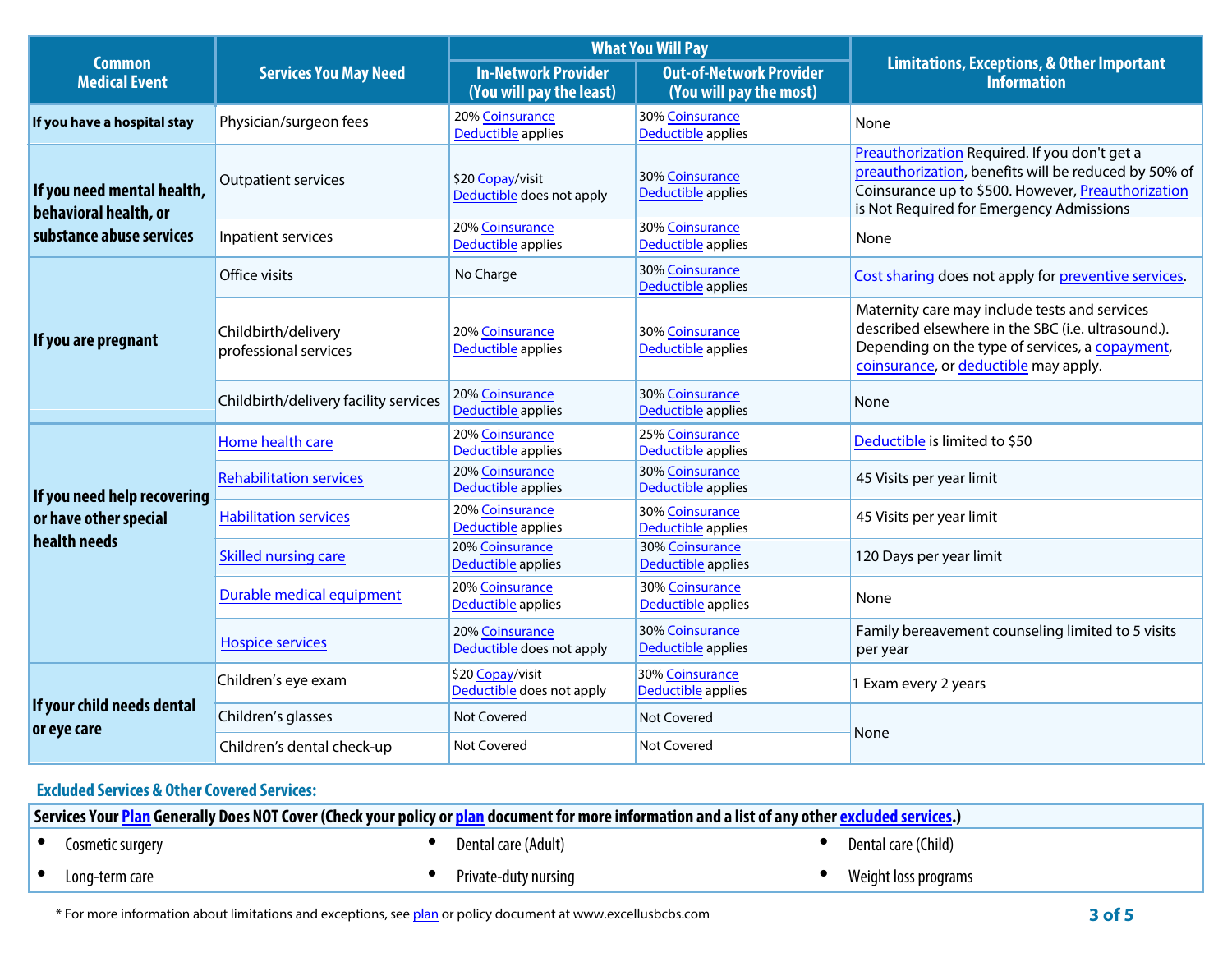| Other Covered Services (Limitations may apply to these services. This isn't a complete list. Please see your plan document.) |                          |  |                       |  |                                                    |  |
|------------------------------------------------------------------------------------------------------------------------------|--------------------------|--|-----------------------|--|----------------------------------------------------|--|
|                                                                                                                              | Acupuncture              |  | Bariatric surgery     |  | Chiropractic care                                  |  |
|                                                                                                                              | Hearing aids             |  | Infertility treatment |  | Non-emergency care when traveling outside the U.S. |  |
|                                                                                                                              | Routine eye care (Adult) |  | Routine foot care     |  |                                                    |  |

Your Rights to Continue Coverage: There are agencies that can help if you want to continue your coverage after it ends. The contact information for those agencies is: Department of Labor's Employee **Benefits Security Administration at 1-866-444-EBSA (3272) or www.dol.gov/ebsa/healthreform. Other coverage options may be available to you too, including buying individual insurance coverage through the Health Insurance Marketplace. For more information about the Marketplace, visit www.HealthCare.gov or call 1-800-318-2596.**

Your Grievance and Appeals Rights: There are agencies that can help if you have a complaint against your plan for a denial of a claim. This complaint is called a grievance or appeal. For more information about your rights, look at the explanation of benefits you will receive for that medical claim. Your plan documents also provide complete information to submit a claim, appeal, or a grievance for any reason **to your plan. For more information about your rights, this notice, or assistance, contact: the phone number on Your ID card or www.excellusbcbs.com; Department of Labor's Employee Benefits Security Administration at 1-866-444-EBSA (3272) or www.dol.gov/ebsa/healthreform; New York State Department of Financial Services Consumer Assistance Unitat 1-800-342-3736 or www.dfs.ny.gov.**  Additionally, a consumer assistance program can help you file your appeal. Contact the Consumer Assistance Program at 1-888-614-5400, or e-mail cha@cssny.org or www.communityhealthadvocates.org. **A list of states with Consumer Assistance Programs is available at: www.dol.gov/ebsa/healthreform and www.cms.gov/CCIIO/Resources/Consumer-Assistance-Grants.**

#### **Does this plan provide Minimum Essential Coverage? Yes**

**Minimum Essential Coverage generally includes plans, health insurance available through the Marketplace or other individual market policies, Medicare, Medicaid, CHIP, TRICARE, and certain other coverage. If you are eligible for certain types of Minimum Essential Coverage, you may not be eligible for the premium tax credit.**

#### **Does this plan meet the Minimum Value Standards? Yes**

**If your plan doesn't meet the Minimum Value Standards, you may be eligible for a premium tax credit to help you pay for a plan through the Marketplace.**

**––––––––––––––––––––––***To see examples of how this plan might cover costs for a sample medical situation, see the next section.–––––––––––***–––––––**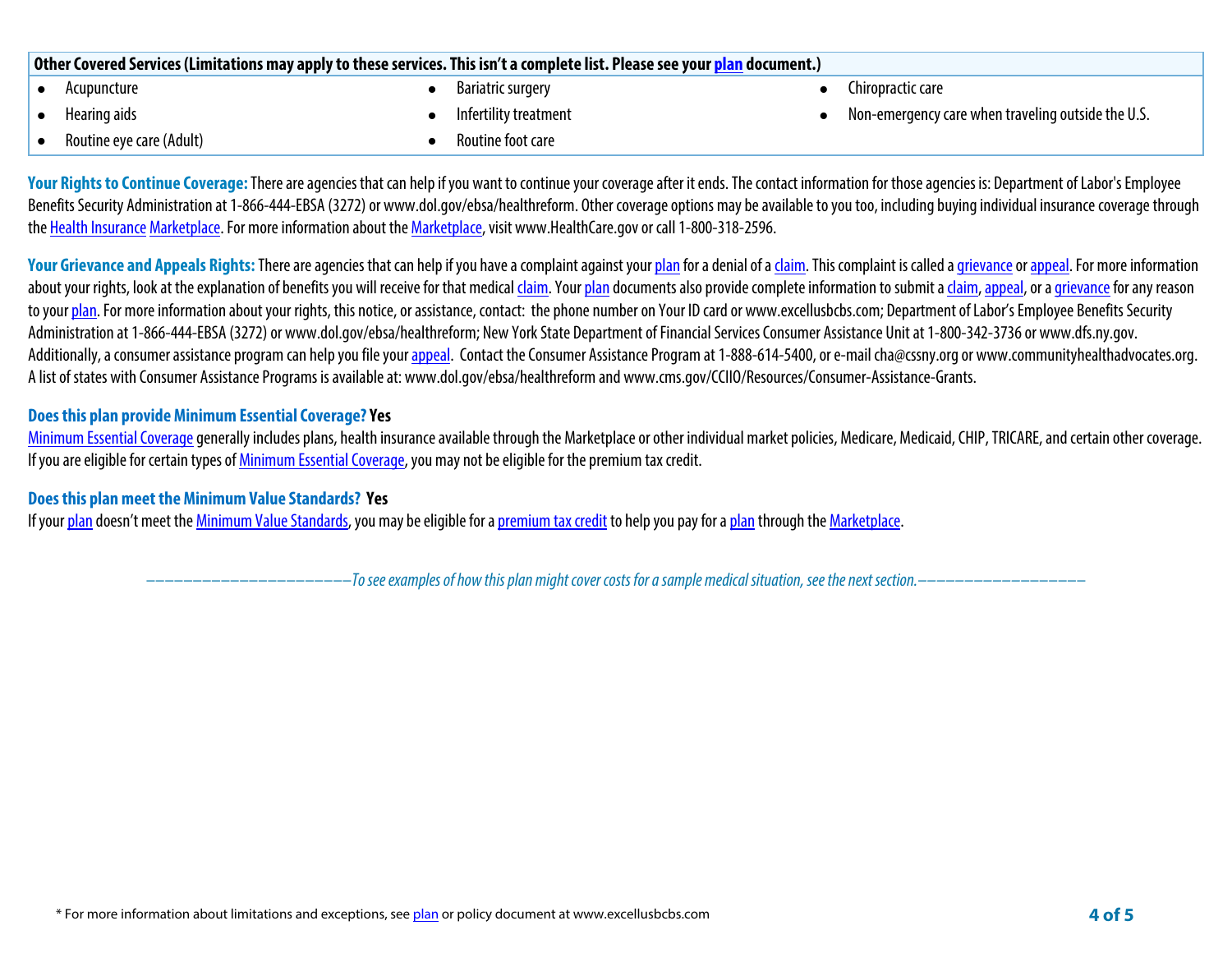

**This is not a cost estimator. Treatments shown are just examples of how this plan might cover medical care. Your actual costs will be different depending on the actual care you receive, the prices your providers charge, and many other factors. Focus on the cost sharing amounts (deductibles, copayments and coinsurance) and**  excluded services under the plan. Use this information to compare the portion of costs you might pay under different health plans. Please note these coverage examples **are based on self-only coverage.**

| Peg is Having a Baby<br>(9 months of in-network pre-natal care and a hospital delivery)                                                                                                                                                                                      |                             | <b>Managing Joe's type 2 Diabetes</b><br>(a year of routine in-network care of a well-controlled<br>condition)                                                                                                                |                             | <b>Mia's Simple Fracture</b><br>(in-network emergency room visit and follow up care)                                                                                                                            |                                    |
|------------------------------------------------------------------------------------------------------------------------------------------------------------------------------------------------------------------------------------------------------------------------------|-----------------------------|-------------------------------------------------------------------------------------------------------------------------------------------------------------------------------------------------------------------------------|-----------------------------|-----------------------------------------------------------------------------------------------------------------------------------------------------------------------------------------------------------------|------------------------------------|
| The plan's overall deductible<br>Copayment<br><b>Hospital (facility) coinsurance</b><br><b>Other coinsurance</b>                                                                                                                                                             | \$650<br>\$20<br>20%<br>20% | The plan's overall deductible<br>Copayment<br><b>Hospital (facility) coinsurance</b><br><b>Other coinsurance</b>                                                                                                              | \$650<br>\$20<br>20%<br>20% | The plan's overall deductible<br>Copayment<br><b>Hospital (facility) coinsurance</b><br><b>Other coinsurance</b>                                                                                                | \$650<br>\$20<br>20%<br><b>20%</b> |
| This EXAMPLE event includes services like:<br>Specialist office visits (prenatal care)<br><b>Childbirth/Delivery Professional Services</b><br><b>Childbirth/Delivery Facility Services</b><br>Diagnostic tests (ultrasounds and blood work)<br>Specialist visit (anesthesia) |                             | This EXAMPLE event includes services like:<br>Primary care physician office visits (including disease education)<br>Diagnostic tests (blood work)<br>Prescription drugs<br>Durable medical equipment ( <i>glucose meter</i> ) |                             | This EXAMPLE event includes services like:<br>Emergency room care (including medical supplies)<br>Diagnostic test (x-ray)<br>Durable medical equipment (crutches)<br>Rehabilitation services (physical therapy) |                                    |
| <b>Total Example Cost</b>                                                                                                                                                                                                                                                    | \$12,700                    | <b>Total Example Cost</b>                                                                                                                                                                                                     | \$5,600                     | <b>Total Example Cost</b>                                                                                                                                                                                       | \$2,800                            |
| In this example, Peg would pay:                                                                                                                                                                                                                                              |                             | In this example, Joe would pay:                                                                                                                                                                                               |                             | In this example, Mia would pay:                                                                                                                                                                                 |                                    |
| Cost Sharing<br><b>Deductibles</b>                                                                                                                                                                                                                                           | \$650                       | Cost Sharing<br><b>Deductibles</b>                                                                                                                                                                                            | \$120                       | Cost Sharing<br><b>Deductibles</b>                                                                                                                                                                              | \$650                              |
| <b>Copayments</b>                                                                                                                                                                                                                                                            | \$0                         | <b>Copayments</b>                                                                                                                                                                                                             | \$965                       | <b>Copayments</b>                                                                                                                                                                                               | \$170                              |
| Coinsurance                                                                                                                                                                                                                                                                  | \$1,350                     | Coinsurance                                                                                                                                                                                                                   | \$0                         | Coinsurance                                                                                                                                                                                                     | \$30                               |

| The total Peg would pay is | \$2,07 |
|----------------------------|--------|
| Limits or exclusions       | 57     |
| What isn't covered         |        |
| Coinsurance                | \$1,35 |
|                            |        |

| n this example, Peg would pay:        |       | In this example, Joe would pay: |                    | In this example, Mia would pay: |       |
|---------------------------------------|-------|---------------------------------|--------------------|---------------------------------|-------|
| <b>Cost Sharing</b>                   |       | Cost Sharing                    |                    | Cost Sharing                    |       |
| <b>Deductibles</b>                    | \$650 | <b>Deductibles</b>              | \$120              | <b>Deductibles</b>              | \$650 |
| <b>Copayments</b><br>\$0              |       | \$965<br><b>Copayments</b>      |                    | <b>Copayments</b>               | \$170 |
| Coinsurance<br>\$1,350                |       | Coinsurance                     | \$0<br>Coinsurance |                                 | \$30  |
| What isn't covered                    |       | What isn't covered              |                    | What isn't covered              |       |
| Limits or exclusions                  | \$70  | Limits or exclusions            | \$100              | Limits or exclusions            | \$10  |
| \$2,070<br>The total Peg would pay is |       | The total Joe would pay is      | \$1,185            | The total Mia would pay is      | \$860 |

| The plan would be responsible for the other costs of these EXAMPLE covered services. | $5$ of 5 |
|--------------------------------------------------------------------------------------|----------|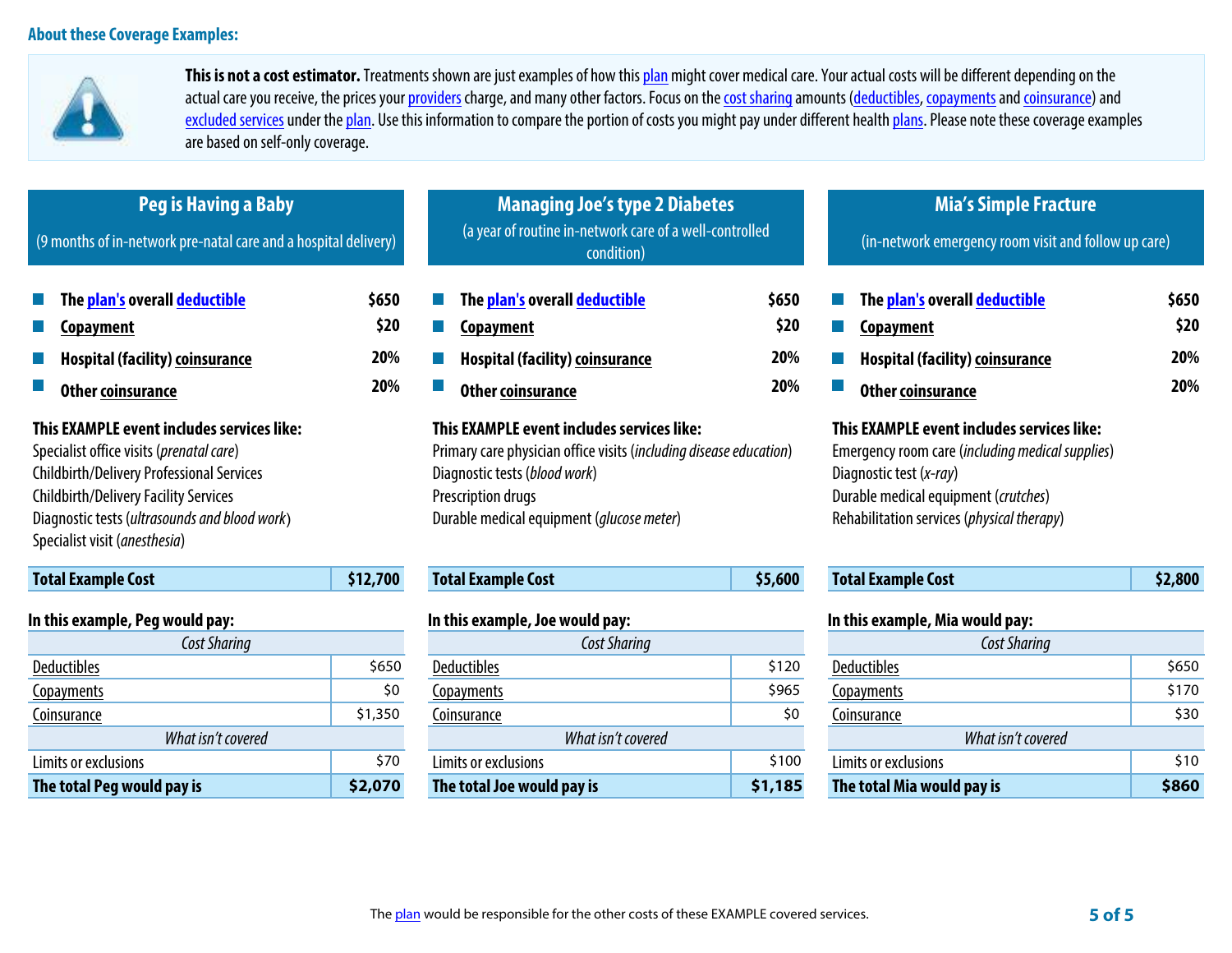## **Notice of Nondiscrimination**

Our Health Plan complies with federal civil rights laws. We do not discriminate on the basis of race, color, national origin, age, disability, or sex. The Health Plan does not exclude people or treat them differently because of race, color, national origin, age, disability, or sex.

The Health Plan:

- Provides free aids and services to people with disabilities to communicate effectively with us, such as:
	- $\circ$  Oualified sign language interpreters
	- $\circ$  Written information in other formats (large print, audio, accessible electronic formats, other formats)
- Provides free language services to people whose primary language is not English, such as:
	- $\circ$  Qualified interpreters
	- $\circ$  Information written in other languages

If you need these services, please refer to the enclosed document for ways to reach us.

If you believe that the Health Plan has failed to provide these services or discriminated in another way on the basis of race, color, national origin, age, disability, or sex, you can file a grievance with:

**Advocacy Department** Attn: Civil Rights Coordinator PO Box 4717 Syracuse, NY 13221 Telephone number: 1-800-614-6575 TTY number: 1-800-421-1220 Fax: 315-671-6656

You can file a grievance in person or by mail or fax. If you need help filing a grievance, the Health Plan's Civil Rights Coordinator is available to help you.

You can also file a civil rights complaint with the U.S. Department of Health and Human Services, Office for Civil Rights, electronically through the Office for Civil Rights Complaint Portal, available at https://ocrportal.hhs.gov/ocr/portal/lobby.jsf, or by mail or phone at:

U.S. Department of Health and Human Services 200 Independence Avenue, SW Room 509F, HHH Building Washington, D.C. 20201 1-800-368-1019, 800-537-7697 (TDD) Complaint forms are available at http://www.hhs.gov/ocr/office/file/index.html.